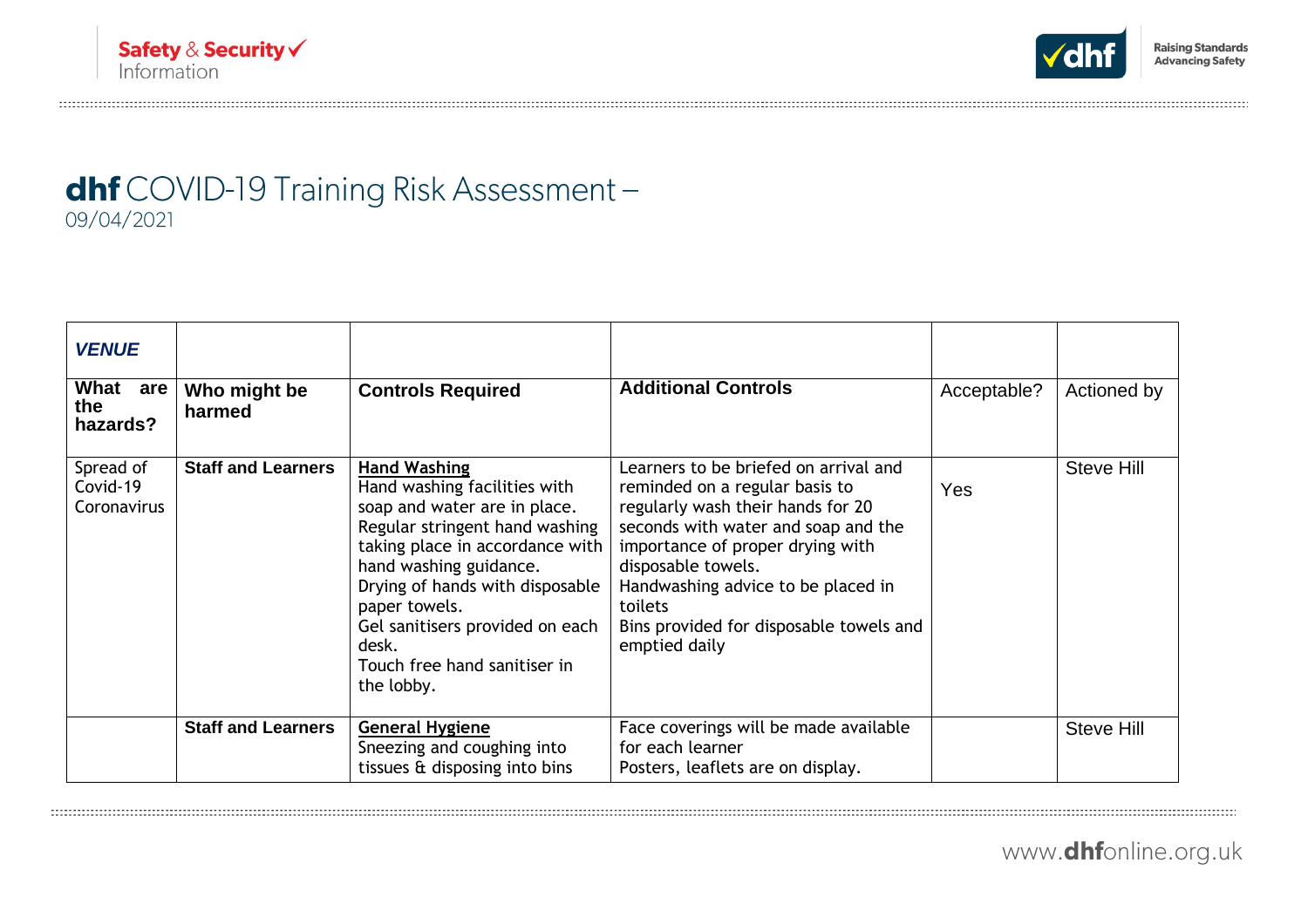



|                           | Bins to be emptied daily                                                                                                                                                                                                                                                                                        | All learners reminded to catch coughs<br>and sneezes in tissues - Follow Catch<br>it, Bin it, Kill it and to avoid touching<br>face, eyes, nose or mouth with unclean<br>hands. Tissues will be made available<br>throughout the learning academy.<br>Each learner is provided with a bottle<br>of hand sanitiser to use whilst at the<br>DHF training academy.             |     |                   |
|---------------------------|-----------------------------------------------------------------------------------------------------------------------------------------------------------------------------------------------------------------------------------------------------------------------------------------------------------------|-----------------------------------------------------------------------------------------------------------------------------------------------------------------------------------------------------------------------------------------------------------------------------------------------------------------------------------------------------------------------------|-----|-------------------|
| <b>Staff and Learners</b> | <b>Cleaning</b><br>Cleaning and disinfecting<br>objects and surfaces that are<br>touched regularly particularly<br>in areas of high use<br>• door handles<br>light switches<br>Kitchen cupboards<br>Fridge & Microwave<br>Coffee machine<br>Water cooler<br>using appropriate cleaning<br>products and methods. | Cleaning to be carried out of touch<br>points prior to and following each<br>course.<br>Doors to be propped open where<br>appropriate other than for reasons of<br>security / hygiene / privacy.<br>Gloves and cleaning materials made<br>available to staff involved in cleaning.<br>Disposal of gloves in bins provided.<br>Guidance issues on safe removal of<br>gloves. | Yes | <b>Steve Hill</b> |
| <b>Staff and Learners</b> | <b>Social Distancing</b><br>Limiting the numbers of<br>learners to 8 to enable social<br>distancing.<br>Social distancing also to be<br>adhered to in kitchen area.                                                                                                                                             | Desks and chairs to be set out prior to<br>the course to enforce social distancing.<br>Rota system to be used in conjunction<br>with floor markings in kitchen area to<br>enforce social distancing. Signage to<br>be provided at corridor location.                                                                                                                        | Yes | <b>Steve Hill</b> |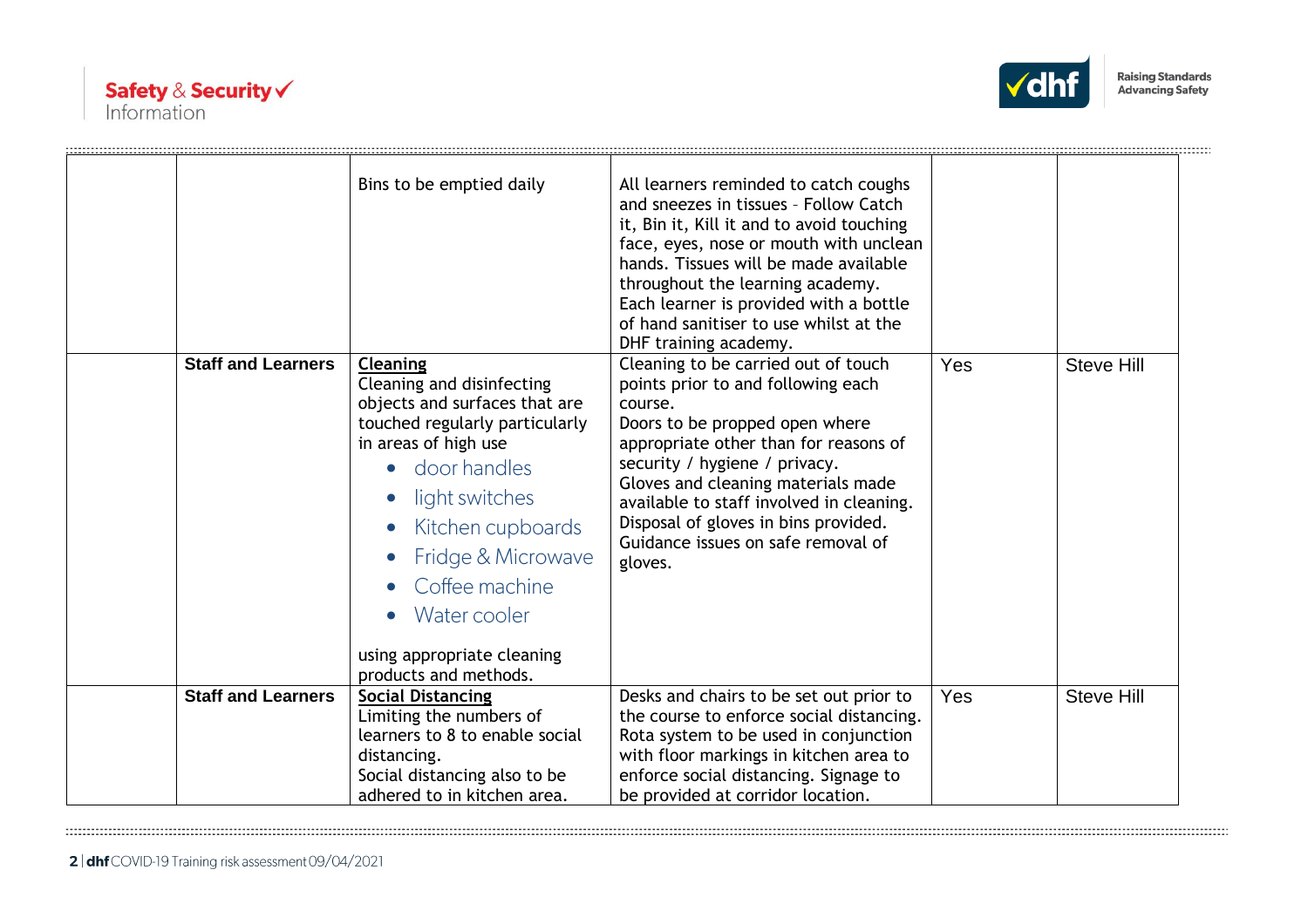



|                           | Additional care to be taken in<br>narrow corridor areas to<br>maintain social distancing.<br>Learners using the smoking<br>area must also observe social<br>distancing.                                                                                                                                                                                   | Learners to be briefed on procedures<br>at the beginning of the course.                                                                                                                                                                                                                     |     |                   |
|---------------------------|-----------------------------------------------------------------------------------------------------------------------------------------------------------------------------------------------------------------------------------------------------------------------------------------------------------------------------------------------------------|---------------------------------------------------------------------------------------------------------------------------------------------------------------------------------------------------------------------------------------------------------------------------------------------|-----|-------------------|
| <b>Staff and Learners</b> | <b>PPE</b><br>Trainer to wear faceshield<br>Learners to wear face<br>coverings unless exempt                                                                                                                                                                                                                                                              | Disposable masks to be changed<br>regularly.<br>Spare masks to be made available.                                                                                                                                                                                                           |     |                   |
| <b>Staff and Learners</b> | <b>Reduced Ventilation in Winter</b><br>Where windows cannot be<br>opened, roof light vents to be<br>opened and airflow increased<br>by mechanical fans.                                                                                                                                                                                                  | Kitchen windows to be opened to assist<br>airflow.                                                                                                                                                                                                                                          |     |                   |
| <b>Staff and Learners</b> | <b>Toilet Facilities</b><br>Adequate supplies of handsoap<br>and disposable towels to be<br>provided. Along with bins for<br>disposal of hand towels.                                                                                                                                                                                                     | Notices in toilets on handwashing<br>Bins to be emptied daily.                                                                                                                                                                                                                              | Yes | <b>Steve Hill</b> |
| <b>Staff and Learners</b> | Kitchen & Welfare Facilities<br>Kitchen & welfare facilities to<br>be restricted by rota to enable<br>minimum possibilities for cross<br>contamination and maintain<br>social distancing.<br>Provide cleaning materials to<br>disinfect kitchen equipment<br>after each use with disposable<br>towels.<br>Provide bins for disposal of<br>cleaning towels | Learners to use kitchen & facilities as<br>allocated and ensure floor markings<br>are adhered to. No more than 2<br>learners to use kitchen at a time.<br>Lunch to be taken at desks.<br>Posters to be provided instructing on<br>regular cleaning procedures.<br>Bins to be emptied daily. | Yes | <b>Steve Hill</b> |